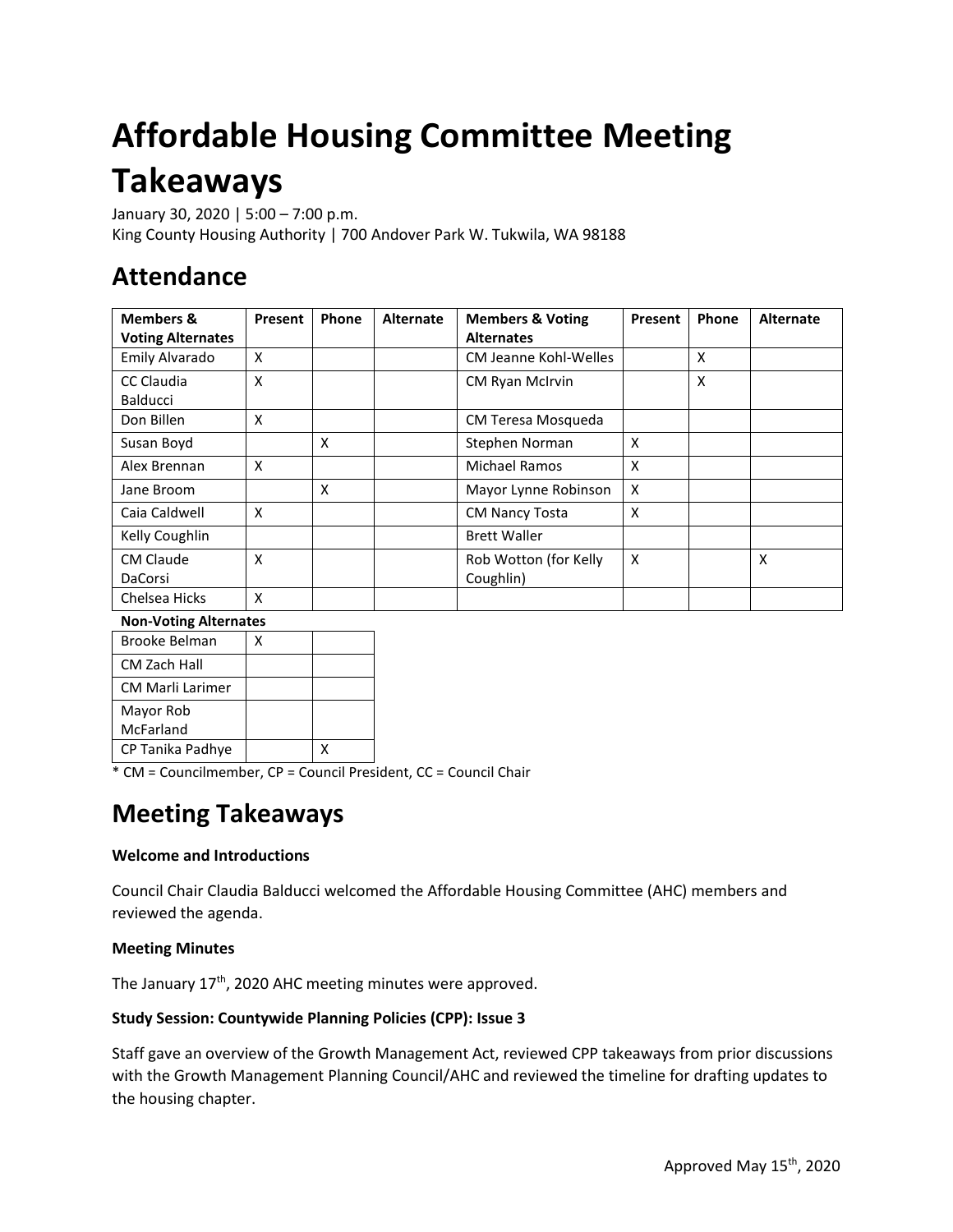Staff presented data showing the need for government intervention for housing affordable to those earning 0-30% AMI and disparities in cost-burden between races, ages, and geographic location.

The AHC Chair posed a question to the Committee:

### *What types of strategies would better support the efforts of nonprofits, businesses, and jurisdictions to meet the need for households at 0-30% AMI?*

Committee members expressed overall support for the following strategies:

- Preserve manufactured home communities which house very low-income households such as seniors
- Develop structured layering of project- based Section 8 with inclusionary zoning, incentive zoning and Multi-Family Tax Exemption to maximize savings in keeping very-low income families housed. More savings per unit allows more of these families to become housed.
- Cities and the County should work with housing authorities to find ways to maximize the leveraging of federal subsidies
- Cities should coordinate with housing authorities on zoning needed to support housing typologies that serve 0-30% AMI
- Incorporate accountability measures into the CPPs to provide housing for 0-30% AMI households
- Ensure housing developers and manufacturers are involved in discussions to address the need for housing affordable to very low-income households. In Burien, a local community-oriented developer is constructing a building with affordable units (\$600 a month, affordable to those who earn above 30% AMI) without subsidy in exchange for supportive/flexible zoning and development regulations that lower the cost of development. Also, some manufacturers can build modular housing efficiently and pass those savings on in the form of lower rents.
- Consider ways to reduce the costs of market-rate housing like density bonuses, micro-housing, reduced parking requirements, and reduced road standards

Individual Committee members recommended the following strategies:

- Recommend cities set aside a portion of their capital budgets for affordable housing
- Begin with implementing flexible zoning, add developer incentives to achieve deeper affordability, and advocate for greater government support. Enact a requirement to provide housing for 0-30% AMI into funding sources.
- Proactively engage local neighborhoods at risk of displacement. Acknowledge that homelessness and housing are interrelated issues and the Committee can address homelessness by prioritizing housing at 0-30% AMI.
- Consider the barriers of suburban cities (i.e. lack of transit, lack of public will for affordable housing) when designing an approach for affordable housing in these cities
- Acknowledge that although zoning solutions mostly benefit the 80-125% AMI level, the money saved can benefit lower AMI levels. Consider opportunities to give 100% 0-30% AMI projects unique zoning capacity for greater flexibility in building that doesn't impact land values. Ensure people with vouchers can use them throughout the county via methods like education for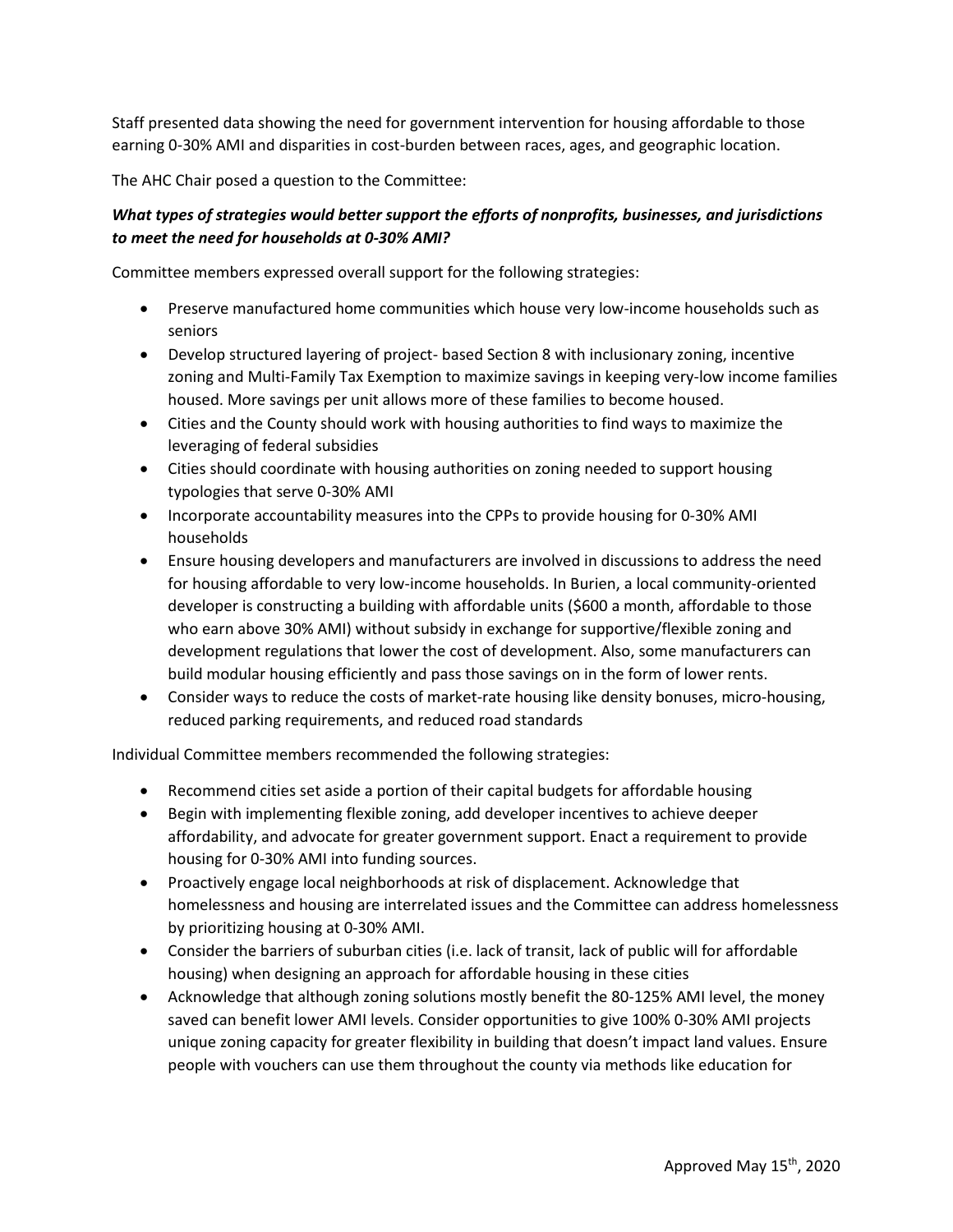voucher holders and landlords, enforcement programs, and incentives to deal with security deposit concerns

- Prioritize expanding housing at 0-30% AMI to alleviate practices such as living in substandard housing and car ranching. Remove any unnecessary restrictions for people living in 0-30% AMI to promote agency. Focus on preservation of affordable housing. Develop model ordinances for cities to change zoning to decrease the market value of the land and increase the likelihood of residents able to buy the land and run the community as a co-op.
- Acknowledge the demand pressure that transit development brings to communities and encourage those who have a say in Metro funding to highlight this issue. Support cities to develop tools for implementing a community's vision around transit areas such as inclusionary zoning. Acknowledge that operating subsidy and capital cost are barriers to developing 0-30% AMI housing.
- Advocate for support from the federal government (i.e. ask for a new competitive grant program for cities to incentivize contactors to build 0-30% AMI or 0-50% AMI) that could create a local pot of money for cities to provide incentives for contractors
- Create housing options that cater to the unique and varying household demographics among 0- 30% AMI households across the county (e.g. large families, seniors, veterans). Preserve existing housing stock. Consider unique strategies such as limiting parking in housing development around transit to disincentivize luxury housing and support housing at varying AMI levels.

#### **Study Session: Countywide Planning Policies: Issue 4**

Staff provided an overview of jurisdictional monitoring and adjustment after the 2012 CPPs and different frameworks for calculating affordable housing goals.

The AHC Chair posed a question to the Committee:

## *What values should guide our understanding of affordable housing "need?" Should we seek to maintain a proportionate mix of all housing types for all income levels throughout the county or meet past and future cost burden?*

Committee members expressed overall support for the following strategies:

• The CPPs should focus on creating affordable housing goals that meet the need of past and future cost-burden for households earning at or below 80% AMI

Individual Committee members expressed the following considerations:

- Acknowledge that someone cost-burdened at 30% AMI is in a worse situation than someone cost-burdened at 100% AMI because they have a smaller financial cushion
- Acknowledge current cost-burden as well as past and future cost-burden
- Acknowledge that the Committee worked hard to gather the cost-burden data, so calculating affordable housing goals and needs based on that makes sense. The accountability to report on affordable housing targets is more important than the methodology to determine targets. Although it is easier to achieve targets set at higher AMI levels, there is a great need to serve lower AMI levels and there should be accountability in the CPPs to support that.

#### **Emerging Issues**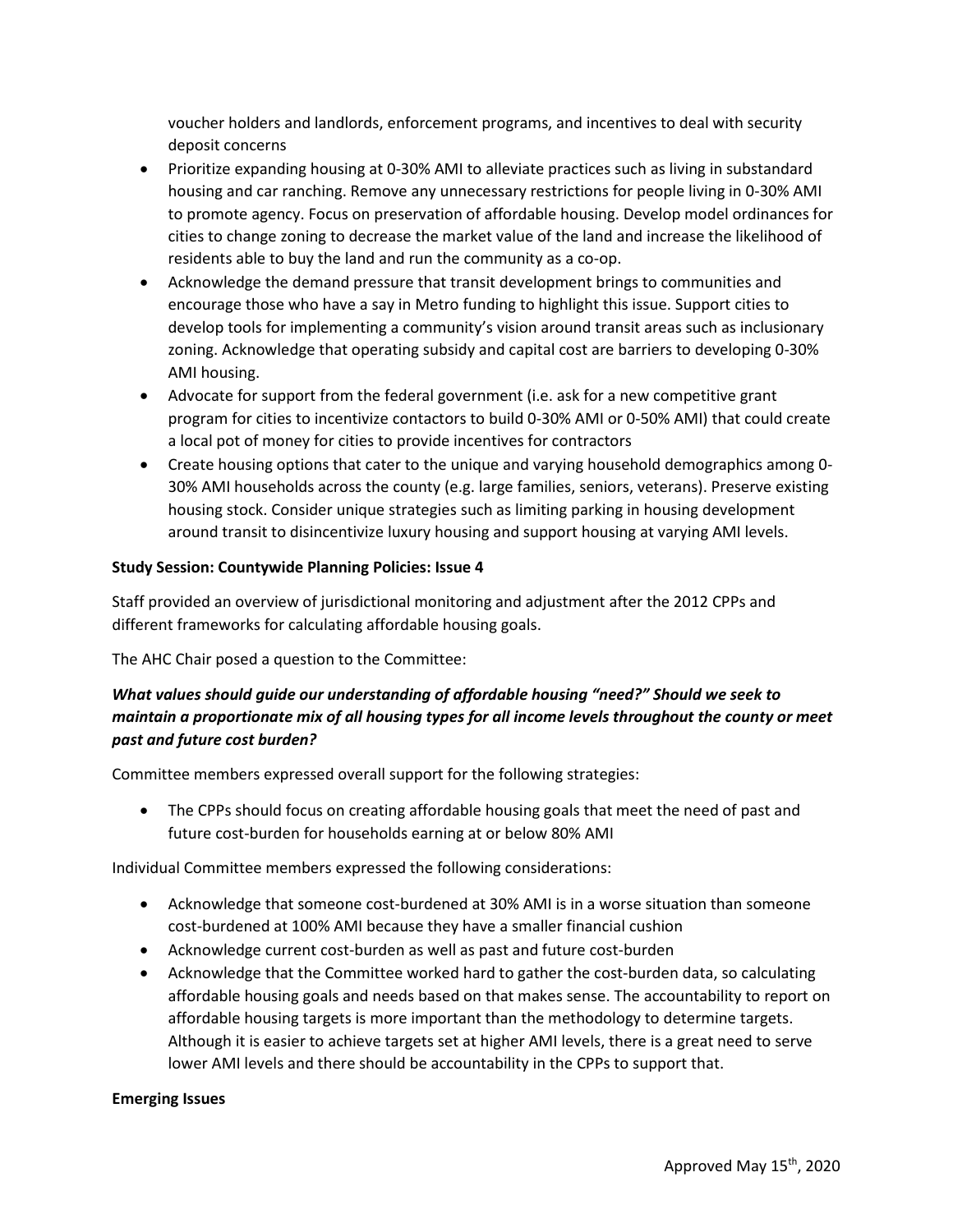The Chair opened the floor for member announcements:

- Capitol Hill Housing is opening an affordable housing development of 110 units above the Capitol Hill light rail station. 1300 applications for housing have been submitted.
- The Housing Choice Voucher Section 8 waiting list opens on February 12<sup>th</sup> for two weeks. There were over 20,000 people on the list last time it was open in April 2017.
- Housing Development Consortium held a networking event for people working in the housing field.
- A few members participated in the the Association of Washington Cities "City Action Days" in Olympia to meet with legislators. They attended affordable housing and homelessness sessions and heard from many Washington cities facing the same issues. There was encouragement to create a combined effort to support the host of affordable housing bills being presented during the legislative session.

#### **Legislative Session Update**

- Joyce Nichols from the City of Bellevue expressed the city's disapproval of HB 2570. Though they agree with the substance of the bill to increase density, they do not agree with the requirement to preempt cities to make decisions locally on zoning issues. Local governments can find alternative ways to increase density.
	- $\circ$  There was a suggestion to exempt cities from the bill who have adopted a housing strategy and are already taking action to produce housing
- There was a statement that the region has failed to keep up with housing production and that cities must work together to produce results before telling the legislature they can produce housing on their own
- North Bend and Snoqualmie have concerns about scalability due to the size of their staff and resources. There is not a lack of trying or willingness, but there still a need for the region to alleviate some of the housing production burden.
	- o There could be support with model ordinances and technical assistance
- There was a suggestion for bills that the AHC could support:
	- o Good cause bill to eliminate evictions for no cause
	- $\circ$  Bill to better define damages that could prevent landlords from making up damages and indebting renters
	- $\circ$  Bill that provides an opportunity for manufactured housing residents to have time to get financing together to make a competitive offer to purchase their park
	- o Bill that provides a 3-year notice that the manufactured housing park is closing
	- o Bill about property tax foreclosures that eliminates interest and fees when someone has fallen behind on their property tax payments
- There was a request to take the temperature of suburban cities on councilmanic authority for modest increases in sales tax for housing purposes without voter approval
	- $\circ$  The Deputy Mayor of Auburn stated that they have three new councilmembers that may be more willing to support councilmanic authority than the previous council who always advocated for voter approval. They will report back.
	- $\circ$  The Bellevue Mayor is in support of councilmanic authority if a share of the large portion of sales tax that Bellevue contributes goes back into their community